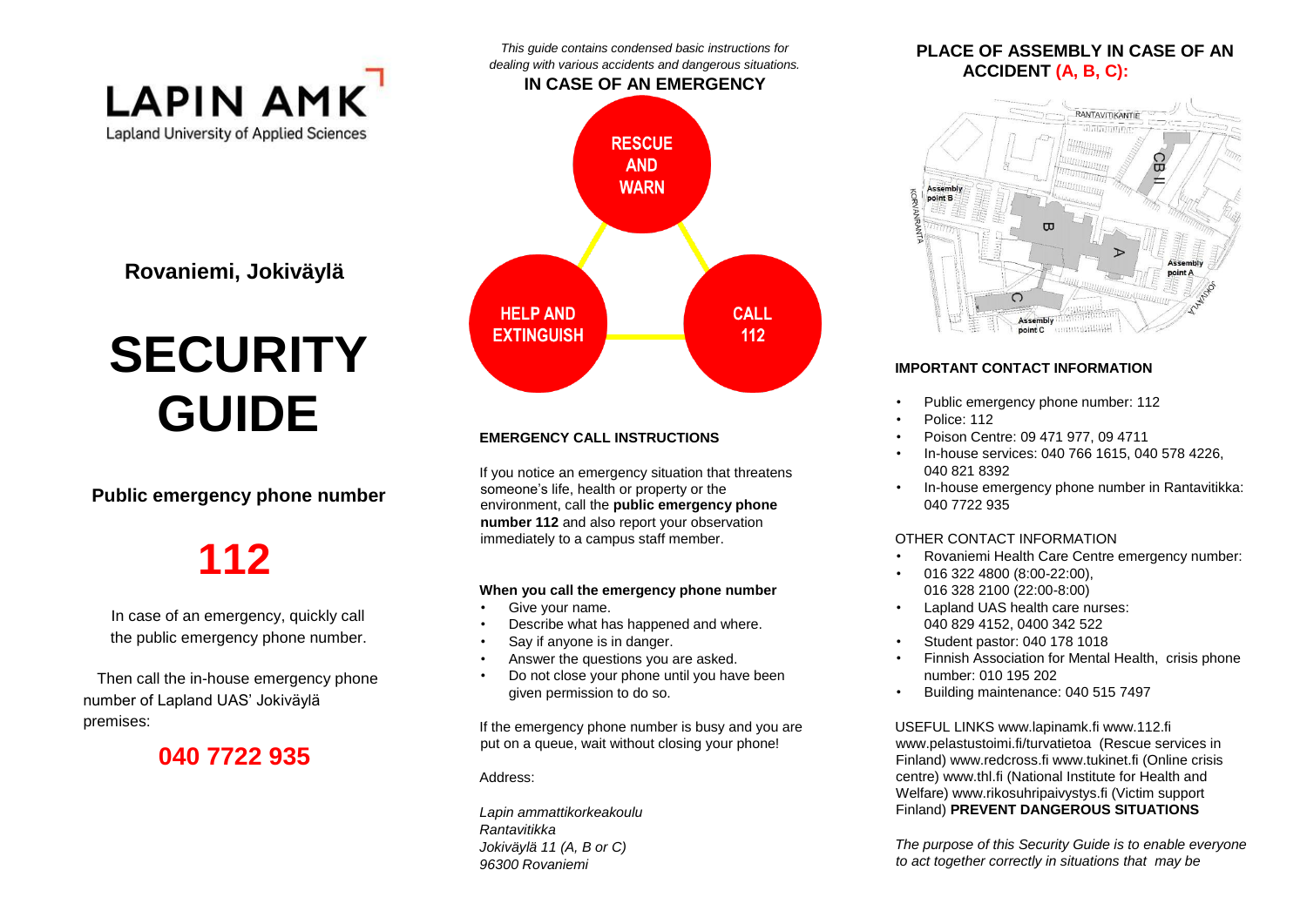*dangerous to people, property or buildings. The first prerequisite for daily security is to prevent dangers.* 

- Familiarise yourself carefully with instructions on what to do in case of an accident or dangerous situation.
- Familiarise yourself beforehand with exit routes and the location of fire extinguishing equipment.
- Maintain tidiness and order on the Campus. Keep your workplace tidy.
- Report any suspicious activity or persons to a senior attendant. Report any dangerous situations, lapses of security or faulty equipment to your superior/teacher or a senior attendant.
- Smoke only in designated places and put your cigarette out in an ashtray.
- Access cards and keys are personal and must not be given to anyone else. If you lose your access card or key, report the loss to a senior attendant immediately.
- Students are obligated to work under the supervision of the staff and follow instructions. Staff members must be familiar with their tasks.
- Take care of your personal belongings. Keep valuable belongings out of view.
- Do not discuss confidential matters in public; note that online communities are also public forums.
- Usernames and passwords are personal and must not be given to anyone else. If you cannot remember your user name or password or if you suspect any wrongdoing, contact computing support.
- Follow information security instructions.

#### • http://itinfo.luc.fi

#### **IN CASE OF A FIRE**

**Rescue** anyone in danger immediately. **Warn** others in the building and tell them to get out. **Call** 112. Also call the Campus inhouse emergency phone number, if possible. **Extinguish** the fire if you think it's possible. Do not, however, put yourself in danger. **Limit** the spread of the fire by closing the doors and windows.

**Guide** rescuers to the site.

Exit from the building using the shortest route possible. Go to the place of assembly (see map on back cover). Remember that you must not leave the place of assembly until permission is given to do so. Notice of a fire is given with a fire alarm bell, by PA announcements and by shouting.

**REMEMBER! Poisonous gases produced by a fire pose the greatest danger.** 

#### **IN CASE OF AN ACCIDENT OR ATTACK OF ILLNESS**

**Rescue.** Assess the situation and rescue, if possible. Is the victim breathing; is his/her heart beating? In case of an electric shock, can you turn off the electricity? **Call** 112, if necessary. Do not close your phone until you have been given permission to do so.

**Help.** Administer first aid if you know how. If necessary, ask for help from someone who knows how. Do not leave the victim alone.

#### **GOING INSIDE A BUILDING FOR COVER**

It may be necessary to go inside a building for cover in case of a radiation or gas leak or a threat of violence.

If it is not possible to exit from the building:

- Call the public emergency phone number and describe who you are, where you are and what has happened.
- Go into a protective room.
- Close the doors and windows.
- In case of a fire or a gas leak, seal the cracks around the doors with clothing, for example, to prevent smoke from entering the room.
- Wait for instructions and help to arrive.

#### **INSTRUCTIONS IN CASE OF THEFT OR ROBBERY**

Remain calm, do not resist the thief. Do not try to be a hero. Make note of the thief's identifying features.

Note the manner of escape and possible accomplices. Call for help as soon as it is possible to do so safely. **IF YOU MEET A THREATENING PERSON**

- Remain calm.
- Keep your distance from the threatening person. Do not turn your back to him/her.
- Call for help, if necessary. Try to call without the person noticing.
- Speak clearly and briefly; avoid staring. Act flexibly and matter-of-factly.
- Remain calm and try to win time so someone else would arrive on the scene.
- Do not underestimate the threatening person or situation.
- Avoid quick movements.
- Do not allow yourself to be provoked; do not provoke the person.
- If the situation gets violent, call 112. Rescue anyone in danger, warn others and seek cover.
- Do not try to be a hero.

#### **IF YOU RECEIVE A THREATENING CALL**

- Remain calm. Attract other people's attention, for example by writing on a piece of paper.
- Make note of the caller: gender, dialect, peaceful/nervous, etc. Try to find out what, where and when?
- Remember what you heard and write it down.
- Immediately report the matter to the police via 112 and to a senior attendant. Inform also the inhouse safety and security number 040 7722 935.

The following rescue signs and other signs are posted in the building.